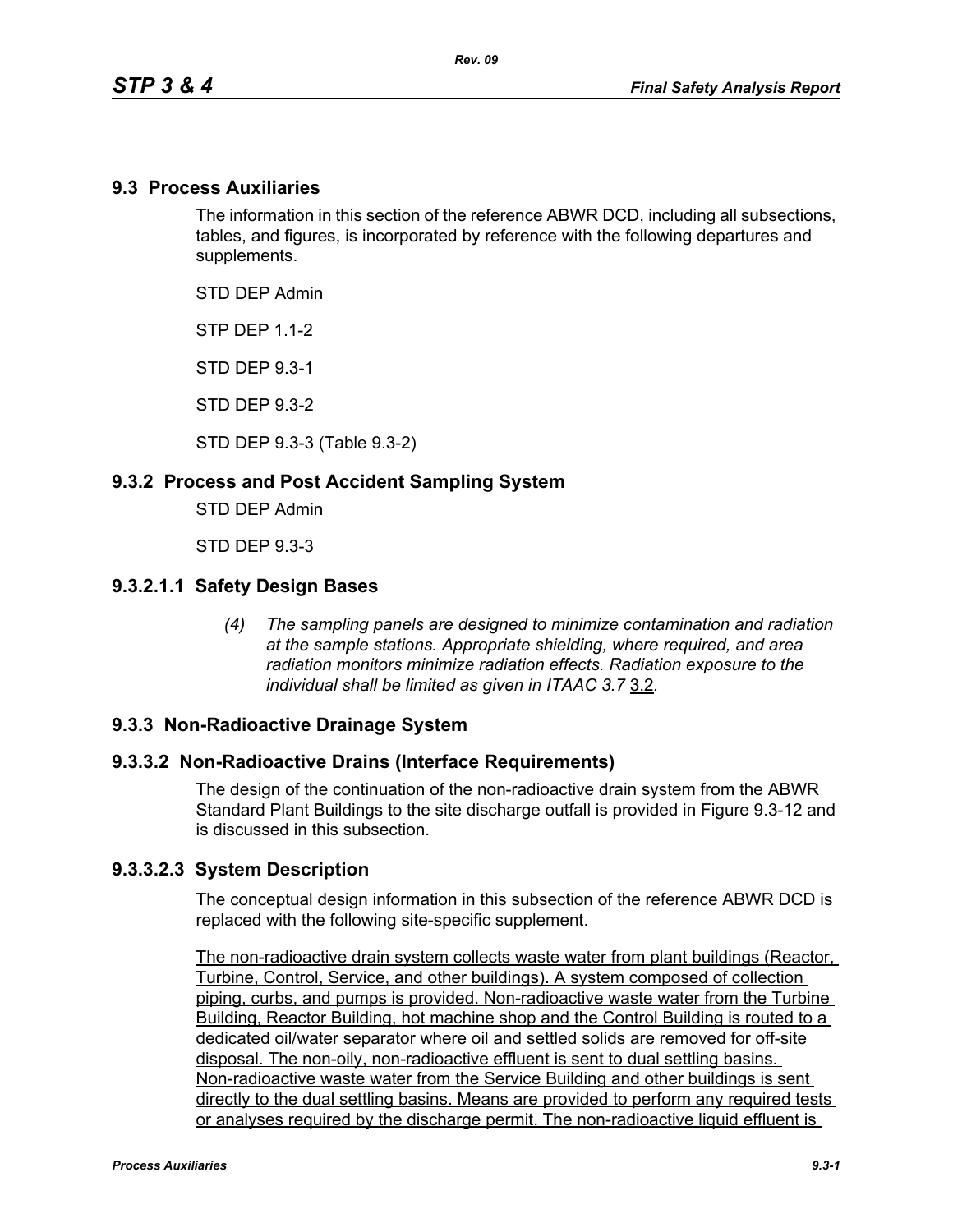discharged to the Main Cooling Reservoir through permitted outfall(s). If radioactivity levels exceed the limits for discharge, the flow from the non-radioactive drains has the capability to be diverted to the radioactive effluent portion of the radwaste system. Normally, if low levels of radioactivity are detected, it is quantified and discharged via the normal outfall. Higher levels of radioactivity may require a permitted "batch" discharge via the radwaste effluent radiation monitor. The non-radioactive drainage system is illustrated in Figure 9.3-12.

## **9.3.7 Service Air System**

The information in this section of the reference ABWR DCD, including all subsections, tables and figures, is incorporated by reference with the following departure

# **9.3.7.2 System Description**

STD DEP 9.3-2

*The SAS provides compressed air for tank sparging, filter/demineralizer backwashing, air-operated tools and other services requiring air of lower quality than that provided by the IAS. Breathing air requirements are provided by the SAS.* The Breathing Air System (BAS) is discussed in Subsection 9.3.7.6.

> *Pressure (design) 0.69* 0.87 *MPa Dewpoint (°C)* no requirement

## **9.3.7.6 Breathing Air System**

#### **9.3.7.6.1 Design Bases**

## **9.3.7.6.1.1 Safety Design Bases**

The BAS is classified as non-safety related with the exception of the primary containment isolation function.

**Service Air**

The primary containment penetration of the BAS is equipped with a locked closed manual isolation valve outside and a locked closed manual isolation valve inside containment (GDC 56). The BAS primary containment penetration and associated isolation valves are designed to Seismic Category I, ASME Code, Section III, Class 2, Quality Group B and Quality Assurance B requirements.

# **9.3.7.6.1.2 Power Generation Design Bases**

The functions of BAS are to provide the following:

- *(1)* Supply low pressure breathable air for use by workers during periods when actual or potential airborne contamination exists.
- *(2)* A means for charging high pressure self-contained breathing apparatus.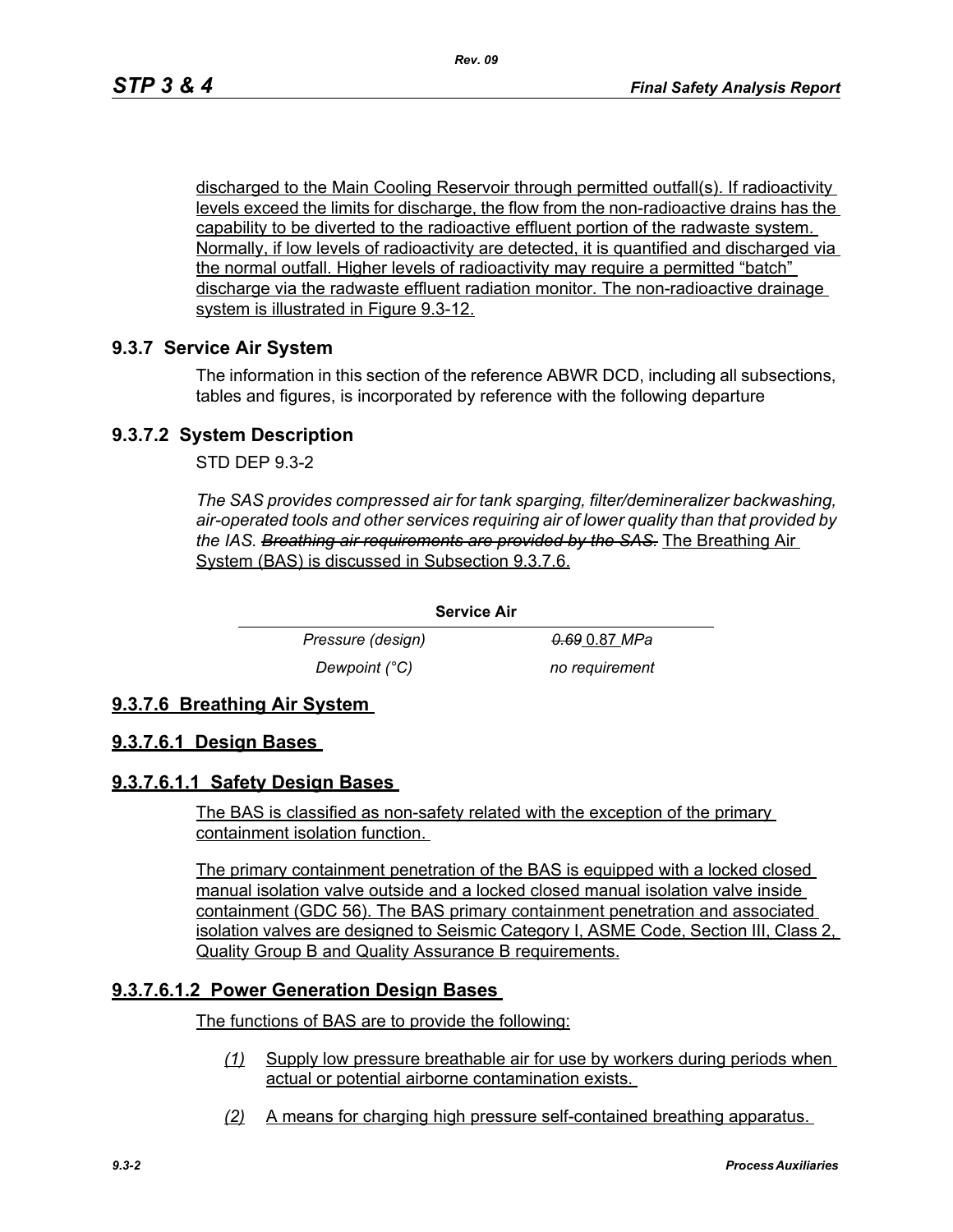# **9.3.7.6.2 System Description**

The BAS is designed to provide compressed air of suitable breathing quality for nonsafety-related functions.

The BAS provides a continuous supply of low pressure breathing air for protection against airborne contamination while performing maintenance inspection and cleaning work. The BAS also provides a means for charging high pressure self-contained breathing apparatus.

The BAS is sized to provide 100% of the peak air consumption using the bottled breathing air supply and a portable permanent breathing air compressor supply system, as needed. The compressors(s) will be of the oil-less, breathing air type.

The BAS is also sized to charge high pressure self-contained breathing apparatus.

The BAS flow diagram is shown in Figure 9.3-10.

The BAS process quality requirements are listed below.

| <b>Breathing Air</b>                                                                        |                     |  |  |  |  |  |  |
|---------------------------------------------------------------------------------------------|---------------------|--|--|--|--|--|--|
| Pressure (design of BAS)                                                                    | 689 kPaG            |  |  |  |  |  |  |
| Pressure (design of self-contained breathing<br>apparatus charging)                         | 17.23 MPaG          |  |  |  |  |  |  |
| <b>ANSI Compressed Gas Association (CGA)</b><br>7.1-1997, "Commodity Specification for Air" | Air Quality Grade D |  |  |  |  |  |  |

**Breathing Air**

The BAS is designed to meet applicable regulatory requirements regarding limiting personnel exposure to airborne radioactivity and maintaining breathing air quality, including those defined by the NRC in 10 CFR 20 and Occupational Safety and Health Act Requirements (OSHA) in 29 CFR 1910. In addition, the BAS design is consistent with Regulatory Guide 8.15.

The BAS containment and penetration and associated isolation valves are designed to Seismic Category I, ASME Code, Section III, Class 2, Quality Group B and Quality Assurance B requirements.

The bottled breathing air supply and a portable or permanent breathing air compressor supply system, as needed,are operated during normal operation.

Outside and inside primary containment manually-operated valves are kept closed and locked during normal plant operation. During refueling, the valves are opened to provide air inside the containment. This arrangement meets GDC 56, Option (1).

## **9.3.7.6.3 Safety Evaluation**

The availability of breathing air is not required to assure any of the following:

*(1)* Integrity of the reactor coolant pressure boundary.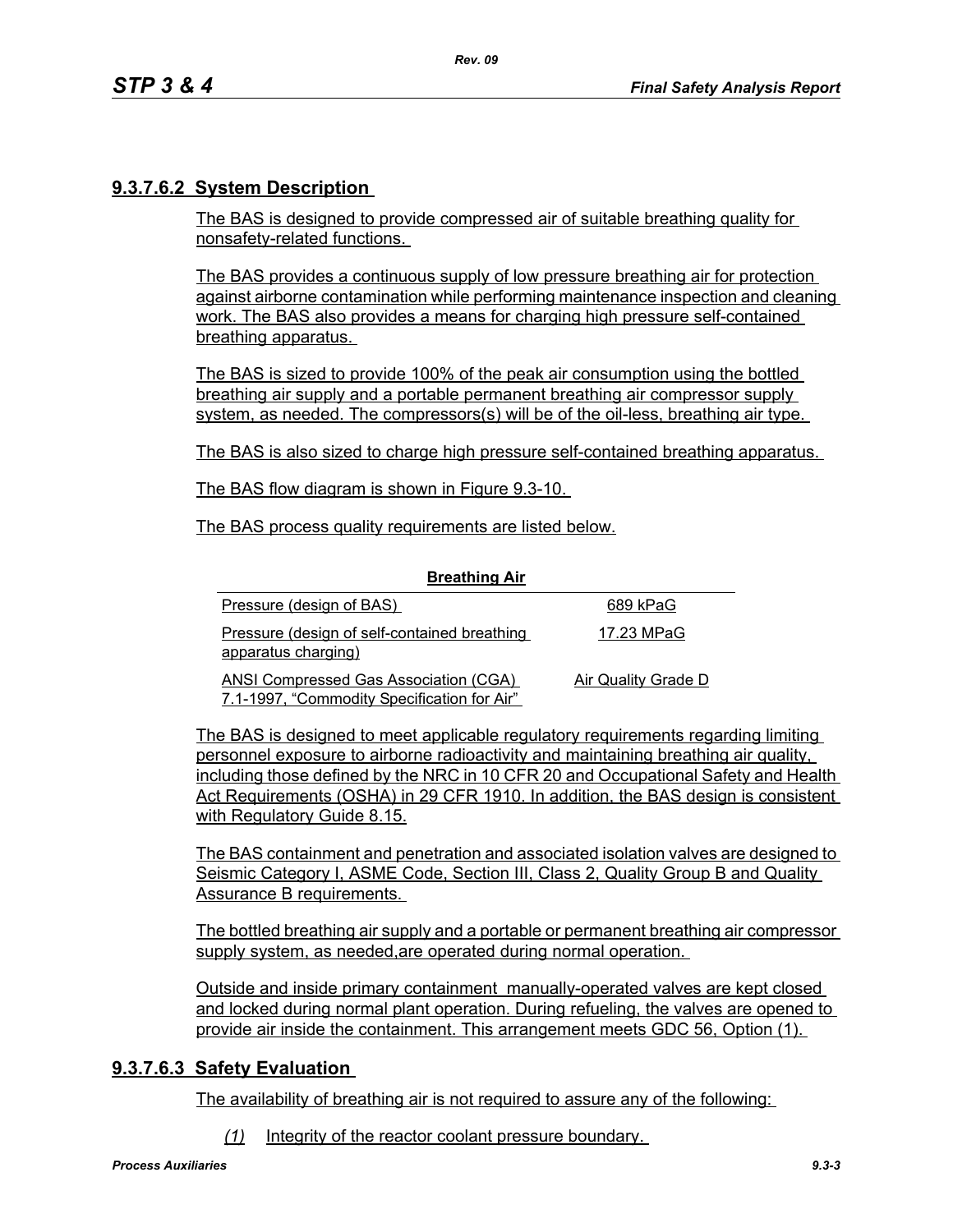- *(2)* Capability to shut down the reactor and maintain it in a safe shutdown condition.
- *(3)* Ability to prevent or mitigate the consequences of accidents which can result in potential offsite exposures comparable to the guideline exposures of 10 CFR 100.

However, the containment penetration and isolation valves associated with the breathing air system are relied upon to maintain the integrity of the containment pressure boundary as discussed in Section 9.3.7.6.1.1. The operability of this containment pressure boundary function is necessary to assure (3) above.

# **9.3.7.6.4 Inspection and Testing Requirements**

The BAS is proved operable by its use during normal plant operation. Portions of the system normally closed to airflow can be tested to ensure system operability and integrity.

# **9.3.7.6.5 Instrumentation Application**

Instrumentation for the BAS is primarily local, consisting of pressure, differential pressure and temperature indication and/or control. Pressure transmitters and pressure switches provide control room pressure indications and alarms. The system is maintained at constant pressure, with local pressure reduction provided as required.

## **9.3.8.2.3 Component Description**

STD DEP 9.3-1

*Drain System components are as follows:*

*(1) Collection Piping— In all area of potential radioactivity contamination, the collection system piping for the liquid system is of stainless steel for embedded and chemical drainage, and carbon steel for suspended drainage. Offsets in the piping are provided, where necessary, for radiation shielding. In general the fabrication and installation of the piping provides for a uniform slope that causes gravity to flow to the appropriate sump. During construction, equipment drain piping is terminated not less than 5 cm above the finished floor or drain receiver at each location where the discharge from equipment is to be collected. The connections to the individual equipment are made after the equipment is installed in its proper location.*

# **9.3.9 Hydrogen Water Chemistry System**

## **9.3.9.2 System Description**

STP DEP 1.1-2

*The HWC System (Figure 9.3-8) is composed of hydrogen and oxygen supply systems, systems to inject hydrogen into the feedwater and oxygen into the offgas and*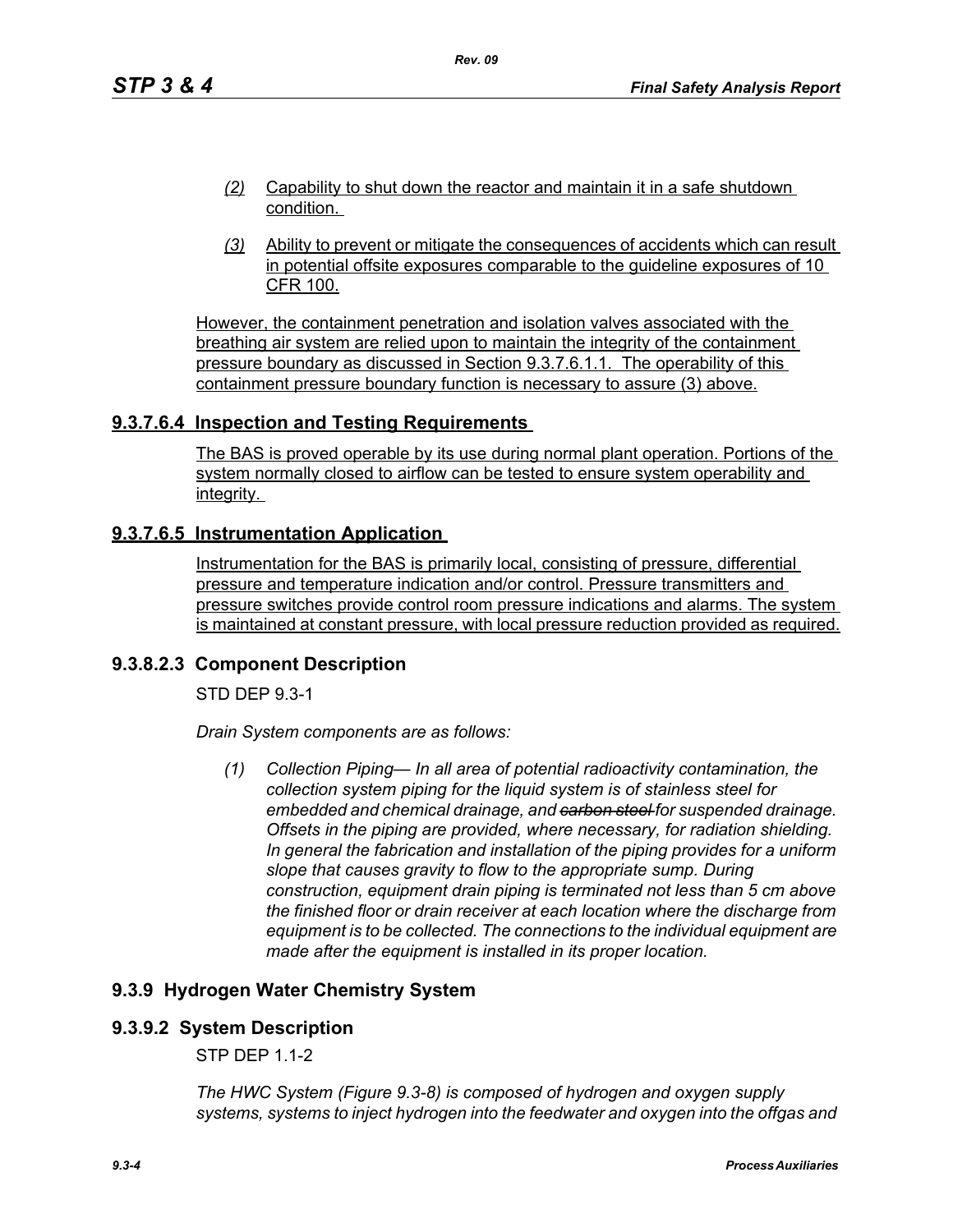*subsystems to monitor the effectiveness of the HWC System. These systems monitor the oxygen levels in the Offgas System and the reactor water.*

*The hydrogen supply system will be site dependent. Hydrogen can be supplied either as a high-pressure gas or as a cryogenic liquid. Hydrogen and oxygen can also be generated on site by the dissociation of water by electrolysis. The HWC hydrogen supply system may be integrated with the generator hydrogen supply system to save the cost of having separate gas storage facilities for both systems. However, bulk hydrogen storage will be located outside but near the Turbine Building*, at least 100m from any safety related building or structure, *as stated in Subsection 10.2.2.2.*

*The oxygen supply system will be site dependent. A single oxygen supply system could be provided to meet the requirements of the HWC System and the condensate Oxygen Injection System described in Subsection 9.3.10.*

# **9.3.12 COL License Information**

## **9.3.12.4 Radioactive Drain Transfer System**

The following standard supplement addresses COL License Information Item 9.15.

Equipment and floor drain P & I Ds are provided in Figure 9.3-11, Sheets 1 through 22. See Subsection 9.3.8.1.1.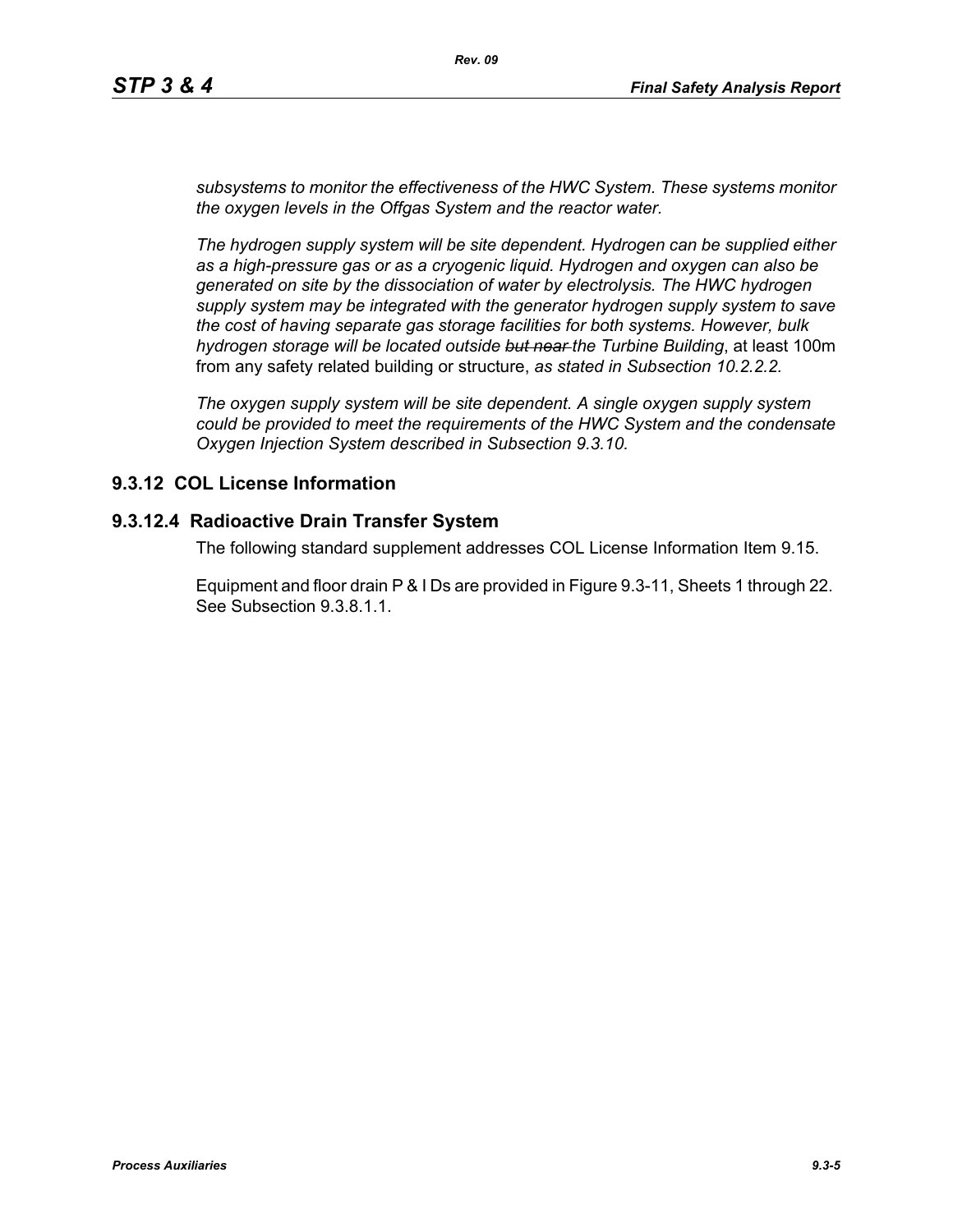| Field<br><b>System ID</b>                                            | <i><b>Instrument</b></i><br><b>Sensor</b><br>Sensor |                             | <b>Indicator</b><br><b>Location</b>                            | <b>Recorder</b><br><b>Location</b> | <i><b>Instrument</b></i><br>Range      | <b>Instrument</b><br><b>Accuracy</b> | <b>Recommended Alarm</b><br><b>Setpoints</b> |                  |
|----------------------------------------------------------------------|-----------------------------------------------------|-----------------------------|----------------------------------------------------------------|------------------------------------|----------------------------------------|--------------------------------------|----------------------------------------------|------------------|
|                                                                      |                                                     | Location*                   |                                                                |                                    |                                        |                                      | <b>High</b>                                  | <b>High-High</b> |
|                                                                      | Conductivity                                        | Sample Line                 | Condensate<br>sample station<br>panel                          | Sample<br>station planel           | 0 to 1 NL<br>$0.1\mu$ S/cm MS          | $+1\%$ FS                            | 0.1 $\mu$ S/cm                               |                  |
| <b>Treated</b><br>condensate<br>combined<br>treatment unit<br>outlet | Oxygen<br>analyzer                                  | Sample<br>line <sup>†</sup> | Condensate<br>sample station<br>panel                          | Control room                       | 0 to 400250<br>ppb <sup>+</sup> Oxygen | $+5%$ FS                             | 200 ppb $O2$                                 |                  |
| Feedwater                                                            | Oxygen<br>analyzer                                  | Sample line                 | Condensate<br>sample station                                   | Control room                       | 0 to 250 ppb<br>Oxygen                 | $+5\%$ FS                            | 200 ppb $O2$                                 |                  |
|                                                                      | Corrosion<br>products<br>monitor                    | Sample line                 | Feedwater<br>sample station                                    | Control room                       | 0 to 1 ppm $f$                         |                                      |                                              |                  |
|                                                                      | Conductivity                                        | Sample line                 | Condensate<br>sample station<br>or feedwater<br>sample station | Control room                       | 0 to 1 NL<br>$0.1\mu$ S/cm MS          | $+1\%$ FS                            | $0.1\mu$ S/cm                                |                  |
| Gentrel red drive<br>water                                           | Oxygen<br>analyzer                                  | Sample line                 | Reactor sample<br>station panel                                | Control room                       | 0 to 1000 ppb<br>Oxygen                | $+5%$ FS                             | $200$ ppb $\Theta_2$                         |                  |
|                                                                      | Conductivity                                        | Sample line                 | Reactor sample<br>station panel                                | <b>Control room</b>                | $0$ to $1$ NL<br>$0.1m$ S/cm MS        | $+1\%$ FS                            | $0.2m-S/cm$                                  |                  |
| Reactor water<br>cleanup system<br>$ $ inlet (high temp) $^f$        | Conductivity                                        | Sample line                 | Reactor sample<br>station panel                                | Control room                       | 0 to 10 NL<br>$0.1\mu$ S/cm MS         | $+1\%$ FS                            | $0.7 \mu$ S/cm                               | $3.5 \mu$ S/cm   |
|                                                                      | Oxygen<br>analyzer                                  | Sample line                 | Reactor sample<br>station panel                                | Control room                       | 0 to 10 ppm<br>Oxygen                  | $+5%$ FS                             |                                              |                  |

**Process Auxiliaries** *Process Auxiliaries* 

*Rev. 09*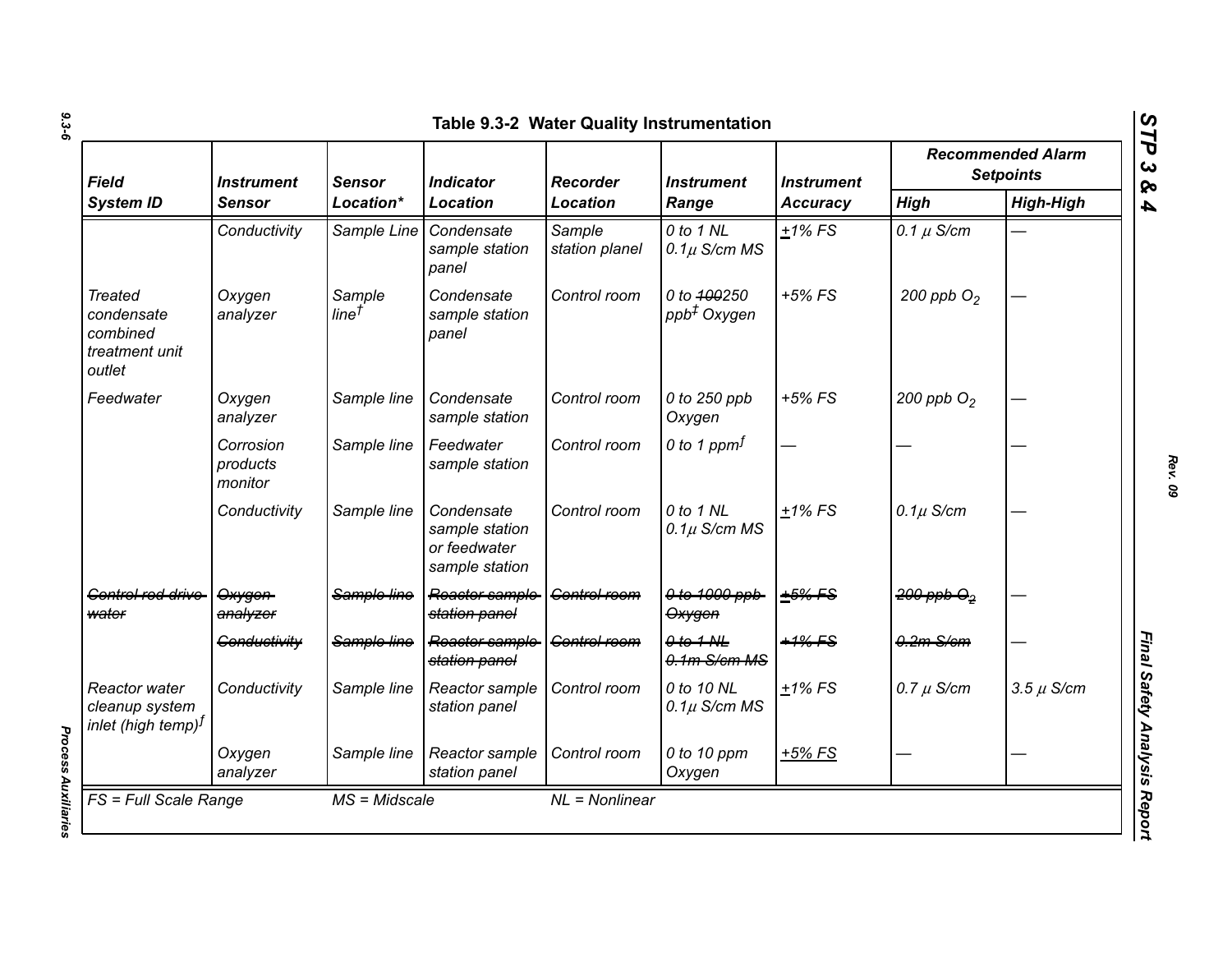| <b>Field</b><br><b>System ID</b>                                                                   |                                                                                                              | <b>Instrument</b><br><b>Indicator</b><br><b>Sensor</b><br><b>Location</b><br>Location* |                                       | Recorder                                                                                                                                                                                                                                                                                                                                                                                                                                                                                                                                                                                                              | <b>Instrument</b>               | <b>Instrument</b> | <b>Recommended Alarm</b><br><b>Setpoints</b> |               |
|----------------------------------------------------------------------------------------------------|--------------------------------------------------------------------------------------------------------------|----------------------------------------------------------------------------------------|---------------------------------------|-----------------------------------------------------------------------------------------------------------------------------------------------------------------------------------------------------------------------------------------------------------------------------------------------------------------------------------------------------------------------------------------------------------------------------------------------------------------------------------------------------------------------------------------------------------------------------------------------------------------------|---------------------------------|-------------------|----------------------------------------------|---------------|
|                                                                                                    | <b>Sensor</b>                                                                                                |                                                                                        | Location                              | Range                                                                                                                                                                                                                                                                                                                                                                                                                                                                                                                                                                                                                 | <b>Accuracy</b>                 | <b>High</b>       | <b>High-High</b>                             |               |
| <b>RHR Heat</b><br>Exchanger Outlet<br>(3)                                                         | Conductivity                                                                                                 | Sample Line                                                                            | <b>Local Panel</b>                    | Main control<br>Room                                                                                                                                                                                                                                                                                                                                                                                                                                                                                                                                                                                                  | 0 to 10 NL<br>$1\mu$ S/cm MS    | $+1\%$ FS         | $3\mu$ S/cm                                  | $10\mu$ S/cm  |
| Condensate<br><b>Transfer Pump</b><br>Outlet                                                       | Conductivity                                                                                                 | Sample Line                                                                            | Condensate<br>Sample Station<br>Panel | Sample Station<br>Panel                                                                                                                                                                                                                                                                                                                                                                                                                                                                                                                                                                                               | 0 to 1 NL<br>$0.1\mu$ S/cm MS   | $+1\%$ FS         | $0.1\mu$ S/cm                                |               |
| Suppression<br>Pool Cleanup<br>Outlet                                                              | Conductivity                                                                                                 | Sample Line                                                                            | <b>Local Panel</b>                    | Main control<br>Room                                                                                                                                                                                                                                                                                                                                                                                                                                                                                                                                                                                                  | 0 to 1 NL<br>$0.1\mu$ S/cm MS   | $+1\%$ FS         | $0.1\mu$ S/cm                                | $0.2\mu$ S/cm |
| <b>LCW Process</b><br>Line                                                                         | Conductivity                                                                                                 | Process<br>Line                                                                        | <b>Local Panel</b>                    | Radwaste<br>Control Room                                                                                                                                                                                                                                                                                                                                                                                                                                                                                                                                                                                              | 0 to 20 NL<br>$0.1\mu$ S/cm MS  | $±1\%$ FS         |                                              |               |
| <b>HCW Process</b><br>Line                                                                         | Conductivity                                                                                                 | Process<br>Line                                                                        | <b>Local Panel</b>                    | Radwaste<br>Control Room                                                                                                                                                                                                                                                                                                                                                                                                                                                                                                                                                                                              | 0 to 200 NL<br>$0.1\mu$ S/cm MS | $±1\%$ FS         |                                              |               |
| Additional sample lines are in the footnote †                                                      |                                                                                                              |                                                                                        |                                       |                                                                                                                                                                                                                                                                                                                                                                                                                                                                                                                                                                                                                       |                                 |                   |                                              |               |
|                                                                                                    | <b>FS</b> = Full Scale Range<br>$MS = Midscale$                                                              |                                                                                        | $NL = Nonlinear$                      |                                                                                                                                                                                                                                                                                                                                                                                                                                                                                                                                                                                                                       |                                 |                   |                                              |               |
| $^\star$<br>$\pm$ ppb = Parts per billion<br>ppm = Parts per million<br>**<br>CUW heat exchangers. | for the Offgas System is discussed in Section 11.3.<br>Sample location downstream of oxygen injection point. |                                                                                        |                                       | The following sampling lines are provided which do not have any instruments, grab sampling only: control rod drive system main stream, high pressure<br>drains, gland steam evaporator drain, TCW heat exchanger outlet, standby liquid control tank, HECW (3), HNCW, LCW sump, HCW sump, HWH,<br>condensate filter outlet (4), condensate demineralizer outlet (6), RCW (12) and all tanks and major process streams in the liquid radwaste system. Sampling<br>One of the two CUW sampling lines (high temp.) takes the sample before the CUW heat exchangers, and the other (low temp.) takes the sample after the |                                 |                   |                                              |               |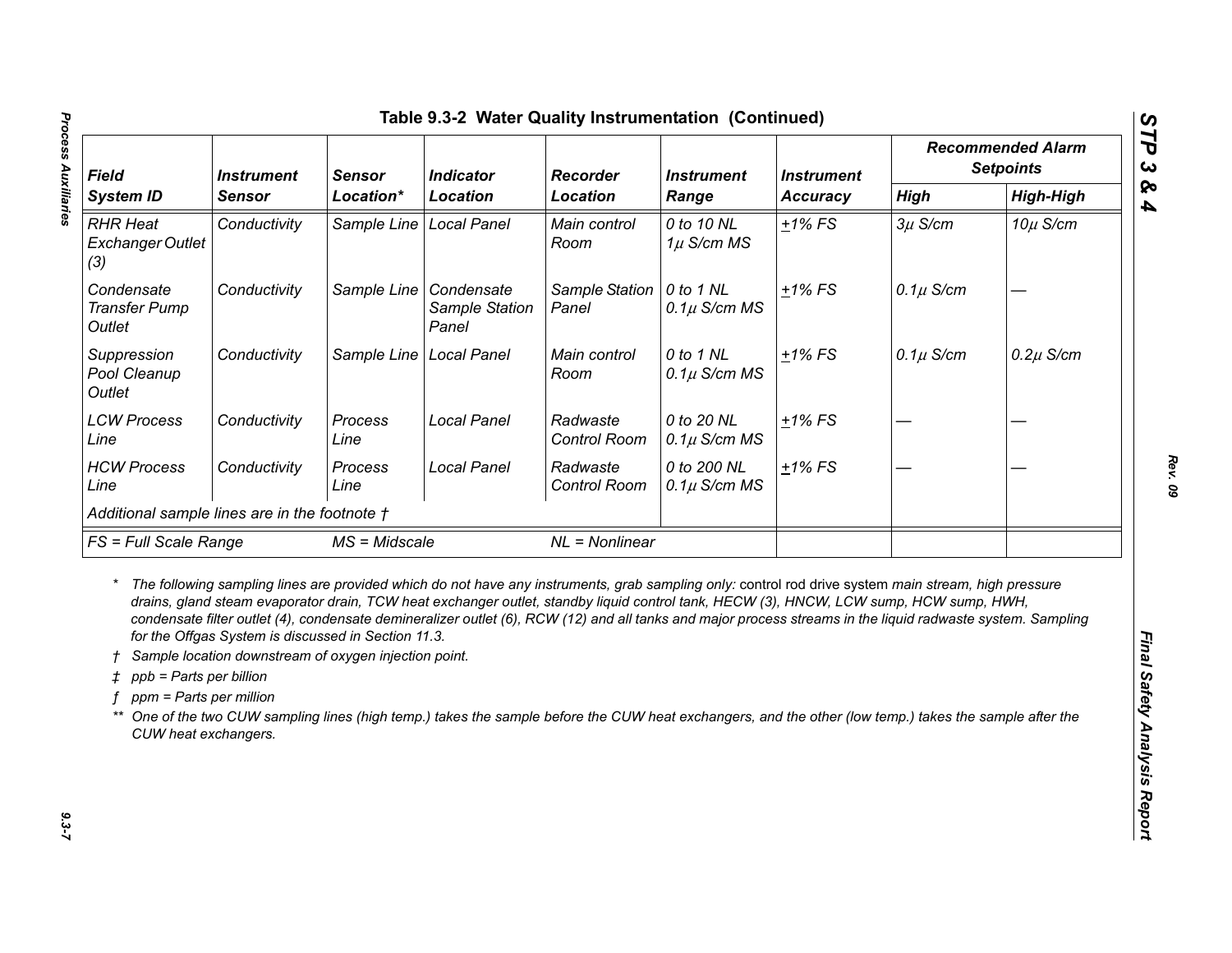

\* VALVE F251 IS LOCATED IN SECONDARY CONTAINMENT.

**Figure 9.3-10 Breathing Air System Flow Diagram**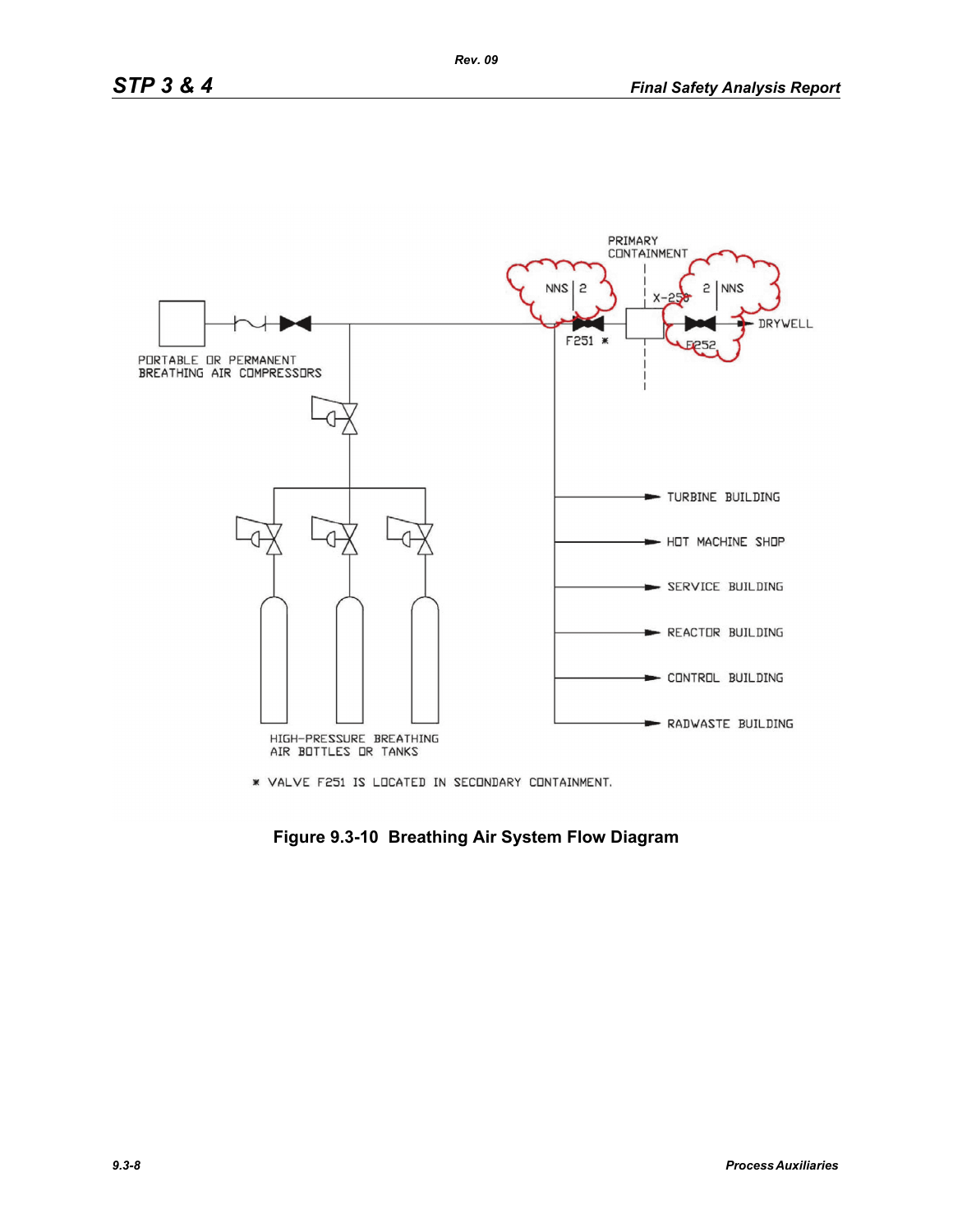**The following figures are located in Chapter 21:**

**Figure 9.3-11 Radioactive Drain Transfer System P&ID (Sheets 1-22)**

*Rev. 09*